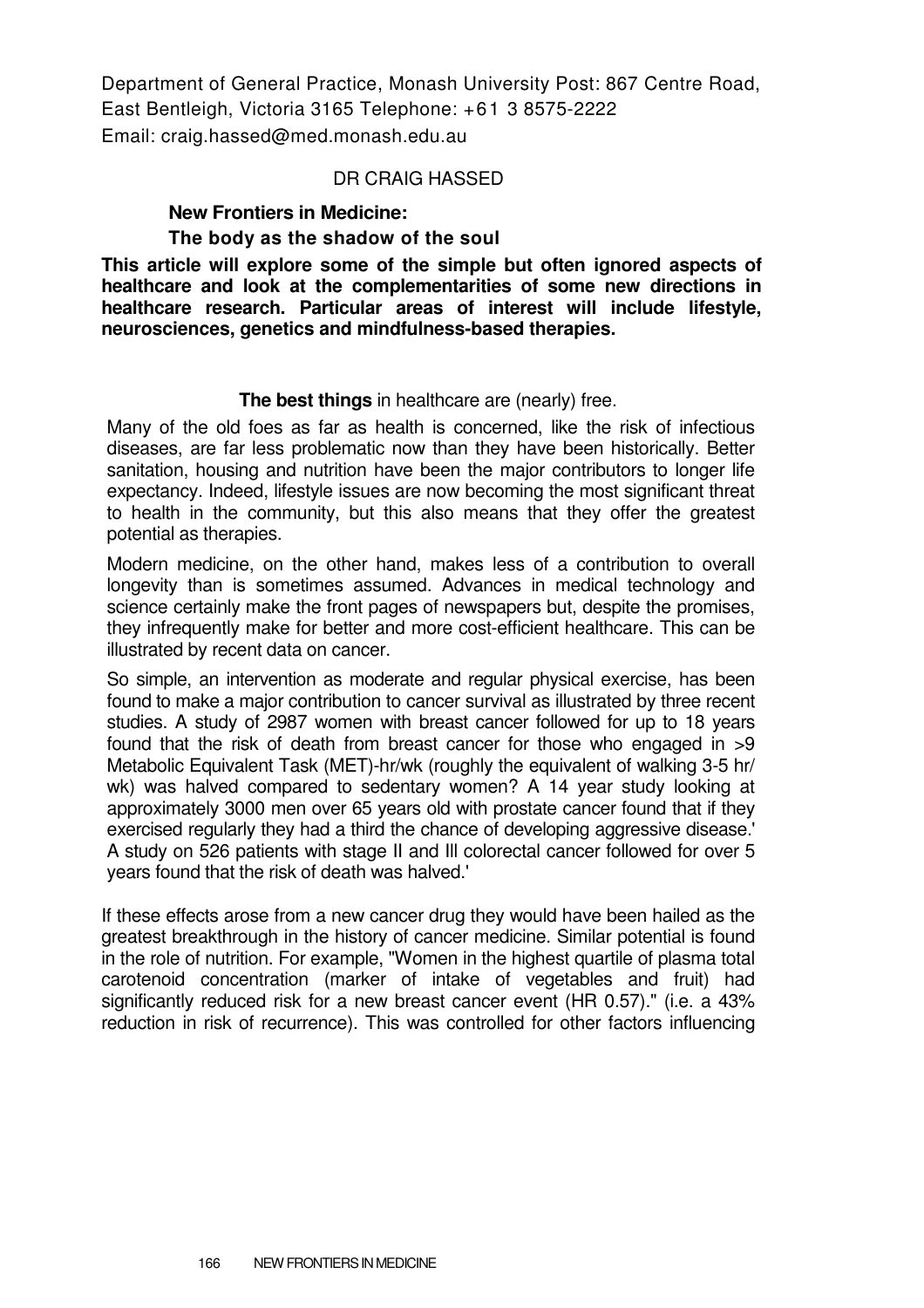prognosis.<sup>4</sup> A randomised controlled trial (RCT) on 2437 women with breast cancer found that a low-fat diet was associated with a 24% reduction in recurrence and 19% improvement in survival after 5 years.'

These figures compare very favourably with the 5-year survival benefit of chemotherapy for the 22 major adult malignancies which is estimated to be around 2%. "As the 5-year relative survival rate for cancer in Australia is now over 60%, it is very clear that cytotoxic chemotherapy only makes a minor contribution to cancer survival. To justify the continued funding and availability of drugs used in cytotoxic chemotherapy, a rigorous evaluation of the cost-effectiveness and impact on quality of life is urgently required."<sup>6</sup> Most drug research, of course, is more about marketing and profit than it is about science or patient wellbeing. The figures for breast cancer, which is one of the 'success stories' are summarised in the following table.

| Effect on 5-year | Node<br>positive | Node<br>negative | survival of chemo-therapy |
|------------------|------------------|------------------|---------------------------|
|                  |                  |                  |                           |
| Women 50-65y     | 2.1%             | 3.9%             |                           |

Even these figures are probably overestimates of the real survival benefit of chemotherapy when one considers the publication bias inherent in the studies on chemotherapy for breast cancer. A review found that studies with pharmaceutical company funding were far more likely to be positive  $(84\% \text{ vs } 54\%; P^=02),$ compared to studies performed with independent funding, leading the authors to concludes that: "pharmaceutical involvement in published clinical breast cancer research may affect study design, focus, and results."'

Fawzy's study on 68 patients with early stage malignant melanoma divided patients into two groups. One received usual cancer care alone and the other received usual care plus 6 weeks of stress management. Immune function was monitored and it showed that, after being originally comparable, the stress management group had significantly improved by 6 months after the intervention. More interesting was the fact that at 6-year follow-up, there was a halving of recurrence and a much lower death rate among the patients who had received the stress management 6 years before.<sup>8</sup>

The first study to look at a holistic lifestyle program for cancer was performed by Dr Dean Ornish.<sup>9</sup> He had previously shown that his program, based on yoga principles, was associated with the reversal of heart disease. A more recent study of the program was performed on men with early prostate cancer (biopsy positive and raised 'PSA) who chose not to have treatment, (watch and wait), which is a reasonable option, as many early prostate cancers are slow growing.<sup>1</sup>° Of the 80 patients, half were randomised to a lifestyle (experimental) group and the other half continued on their usual lifestyle (control group).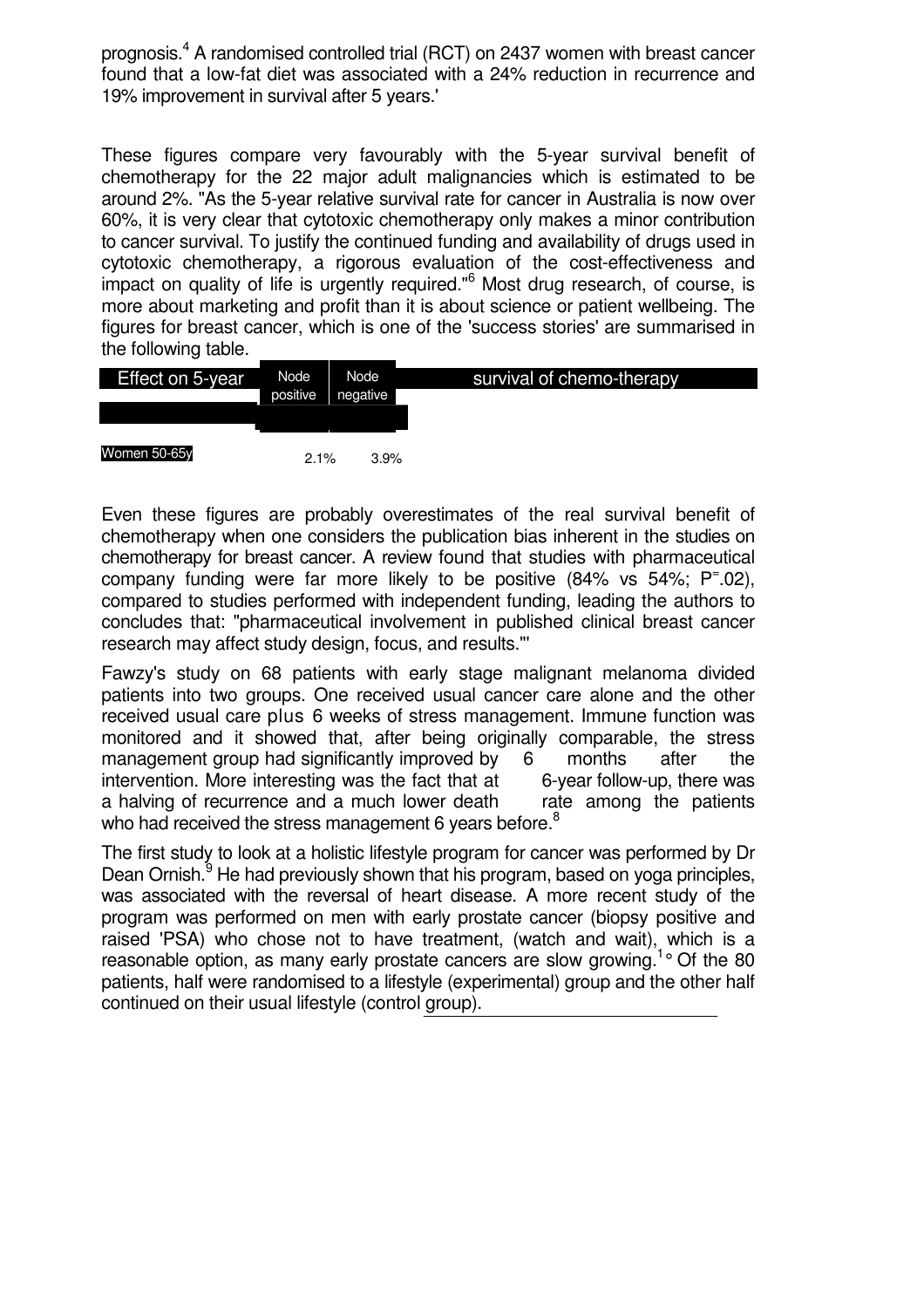The Ornish lifestyle intervention consisted of a vegan diet (high on fruits, vegetables, whole grains, legumes and soy) and low-fat (10% calories from fat). Their diet was supplemented by soy (tofu), fish oil (3gm daily), vitamin E (400IU daily), selenium (200mcg daily) and vitamin C (2gm daily). They were encouraged to exercise by walking for 30 minutes, 6 times weekly. They also had stress management consisting of gentle yoga, meditation, breathing exercises and PMR (progressive muscle relaxation), and they attended a support group for one hour weekly. They found that the lifestyle group had average reversal of their PSA readings and improvements in other cancer markers and none of the 40 men went on to have aggressive cancer over a one year follow-up. Among the 40 men who stayed on their usual lifestyle, the average PSA had gone up, other cancer markers were far worse and 6 men had gone on to have aggressive cancer over the year and needed aggressive medical and surgical treatment. Again, if this were an expensive technological therapy, .a lot of noise would have been made about it.

### **The importance of stress and mental health**

In terms of longevity and wellbeing, one issue is looming as increasingly important. Poor mental health has a number of effects on physical health including:

- 1. direct physiological effects on the body.
- 2. as an independent risk factor for a range of illnesses.
- 3. increasing risk-taking behaviour, violence, suicide and accidents.
- 4. associations with co-morbidities like substance abuse.
- 5. increasing the likelihood of poor health behaviours like physical inactivity, smoking and poor diet.

The stress of modern life is increasing at an alarming rate. For example, surveys given to similar populations over a 30 year period indicate that there has been a 45% increase in the amount of daily stress that people report over that time.<sup>11</sup>

Depression "causes the largest amount of non-fatal burden, accounting for almost 12% of all total years lived with disability worldwide." $12$  It is predicted that in Australia mental health issues, particularly depression, will be the single biggest burden of disease within the next 20 years; bigger than cardiovascular disease or cancer.<sup>13</sup> UK government figures suggest that 7-10% of young people in the UK have anorexia or depression at any one time. In Australia, it is thought that, at any one time, 20% of adolescents have one or more mental health problems and that for 10% it is severe enough to warrant the need for professional help.<sup>14</sup> The higher reporting of mental health problems may be due in part to an increased awareness about mental health, but is also an effect of more stressful and busy lives, the quickening pace of life, greater insecurity in employment and home life and lowering resilience.

Stress has affects on neurotransmitters which regulate mood. The most important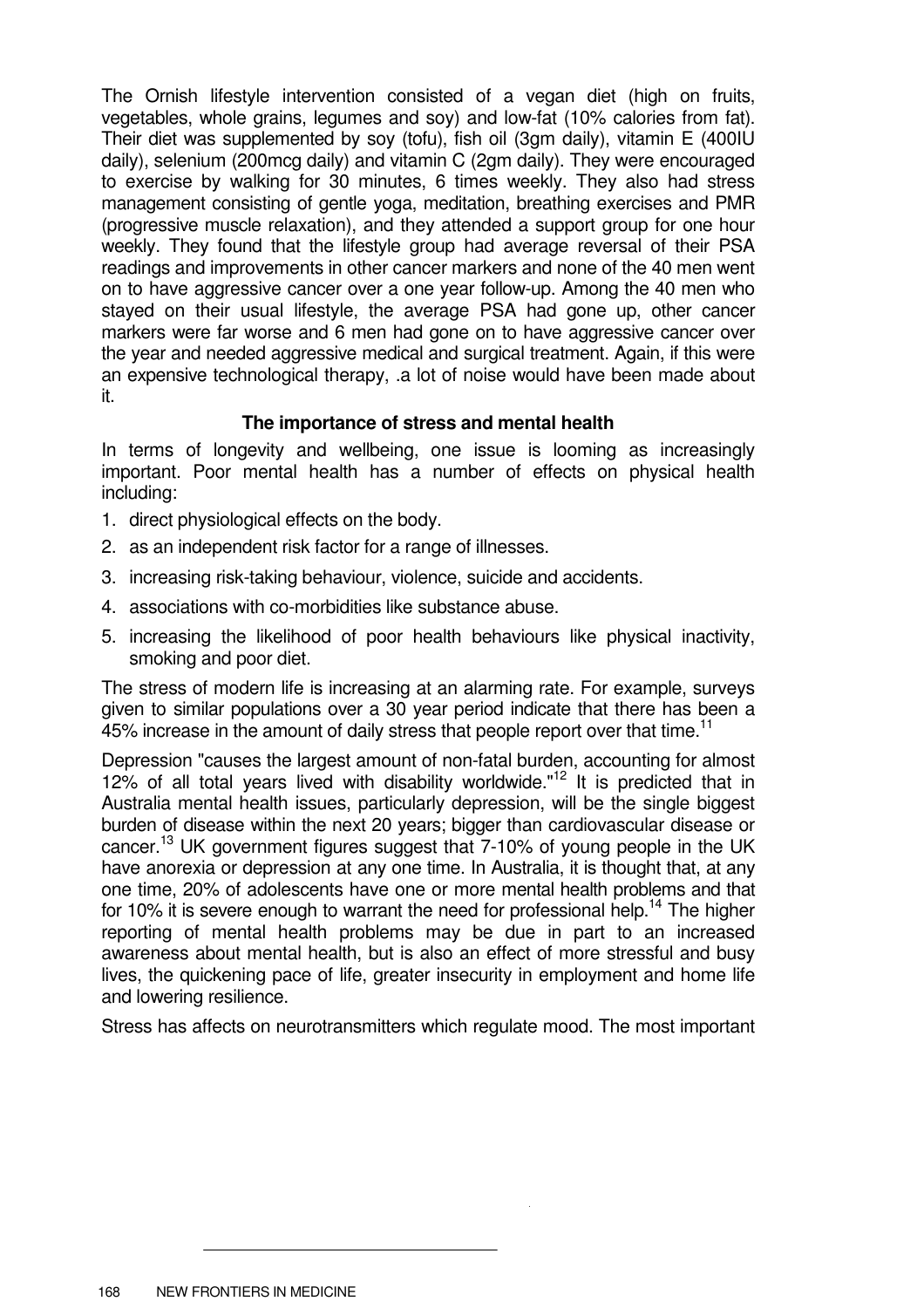of these is serotonin.<sup>15</sup> Approaches to managing depression include the biomedical approach - if the level of a chemical (serotonin) in the brain is low then that is the cause of depression and the solution is to increase that chemical with a drug. From a philosophical perspective however, Plato might say that what happens in the physical world (e.g. the chemical change in the brain) is not the cause of the problem (depression), it is the effect of what happens in mind. The mind (cause) drives the biology (condition).

"1 wonder that they cannot distinguish the cause from the condition which the many, feeling about in the dark, are always mistaking and misnaming." Plato: Phaedo

He would therefore advocate examining and changing thought in order to improve not only the state of our neurotransmitters, but also physical health. The major beneficial change we can bring to our thoughts or cognitions is to raise the level of awareness—attention regulation or mindfulness—and thence by conscious examination to bring some sense of reason and order to our thinking—apply reason in order to dispense with false opinion. As such, Plato may be described as Western civilisation's first and greatest 'cognitive therapist' and the psychosocial and psycho-spiritual approaches to managing depression

would find a great level of sympathy with his views. Indeed, Plato's view would not be inconsistent with current evidence.

Despite the heavy marketing, the pharmacological management of depression is not as effective as it is made out to be. Depending on whether one reviews only published data, or also includes unpublished data, the level of placebo effect of anti-depressants can vary from 60% to 80%. Pharmaceutical companies don't tend to publish data which reflects negatively on their products. That pharmaceutical company research is 20 times less likely to report negative findings than independent research has many implications for research, evidence, ethics, funding, clinical decisions, and medico-legal issues.<sup>16</sup> Furthermore, the evidence suggests there is no sound evidence basis for using antidepressants in children and adolescents. Interestingly, brain scans of people who receive active and placebo antidepressants show that the placebo response is biologically similar to that in people who receive the active drug.<sup>17</sup> Put another way, thought drives chemistry.

#### **Psycho-genetics: is this the next frontier?**

Genetics are playing an increasingly influential part in shaping modern thought. Undoubtedly, genetics helps to shape just about everything about us. What has been less known, however, is that our genetics are also significantly impacted upon by psychosocial factors. Genetic expression is affected by psychological state which has implications for development and acceleration of various diseases, including addictive behaviours<sup>18</sup> and depression.<sup>19</sup>

Mental state effects genetic function. For example, high stress is associated with increased number of genetic mutations.<sup>20</sup> The body compensates by increasing DNA repair capacity, but those who do not cope well with stress have impaired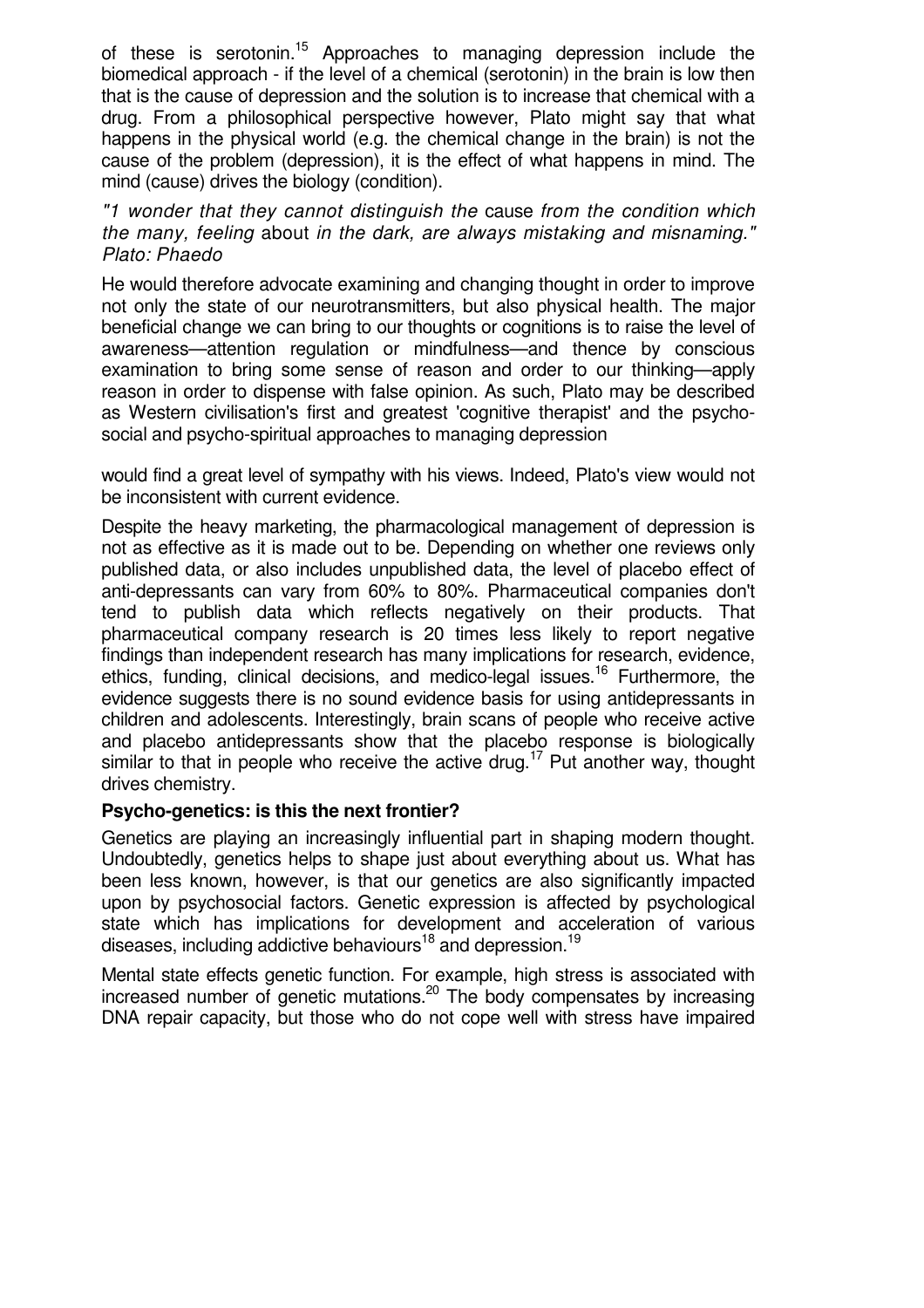ability to repair DNA which has implications for carcinogenesis and other illnesses.<sup>21.22,23</sup> Trauma is a major stressor and stress is a pro-oxidative state. Oxidative states, however they are induced, are associated with higher DNA damage. $24$ 

**A** retrospective case-control clinical study compared DNA repair capacity in 33 women with breast cancer and 47 cancer-free women and found that cancer cases (5.6%) had a 36% reduction in DNA repair capacity compared with the control group (8.7%). Younger breast cancer patients had a more significant reduction in DNA repair capacity.<sup>25</sup> Furthermore, in healthy pre-menopausal women, psychological stress (both perception and chronicity) is significantly associated with known determinants of cell death and longevity through higher oxidative stress, lower telomerase activity (responsible for repairing the DNA' s telomeres) and shorter telomere length. Women with the highest levels of perceived stress compared with low stress women, have telomeres shorter on average by the equivalent of at least one decade (9-17 years) of additional ageing, which has a number of implications for understanding how stress promotes earlier onset of age-related diseases.<sup>26</sup>

Genes are not as static as once thought. Although the field is relatively new one, I would have to say that the potential is immense in terms of explaining the cause and progression of illness. The therapeutic potential has not been explored yet but is likely to be equally immense.

#### "The body is the shadow of the soul." Marsilio Ficino

Like a car and its driver, the mind drives the body. This has been known for a very long time. It also seems that it has been known for a long time that the brain is the organ that translates thought into biological activity. Michelangelo, who was steeped in Platonic thought as a young man, can be seen to have expressed his view on the mind-brain-body connection with his painting, "The Creation of Adam".

In the painting he depicts God—perhaps representing consciousness and intelligence—as being enveloped by the brain. Every significant anatomical feature of the brain is mapped out in this painting.<sup>27</sup> It is hard to know exactly what Michelangelo had in mind, but it would not be difficult to surmise that he was suggesting that spirit—consciousness and intelligence—regulates and governs what happens in this physical world of matter.

Michelangelo - The Creation of Adam: The Sistine Chapel ceiling

#### The effect **of the mind on the body**

Psychological states, and emotion in particular, have a major impact upon what goes on in the body. The 'fight or flight' response has an important part to play in helping us to escape from a threat or rise to a challenge. It can, when it is prolonged or activated inappropriately, have a major negative impact upon health. Major catastrophes like earthquakes, for example, produce a large but short-lived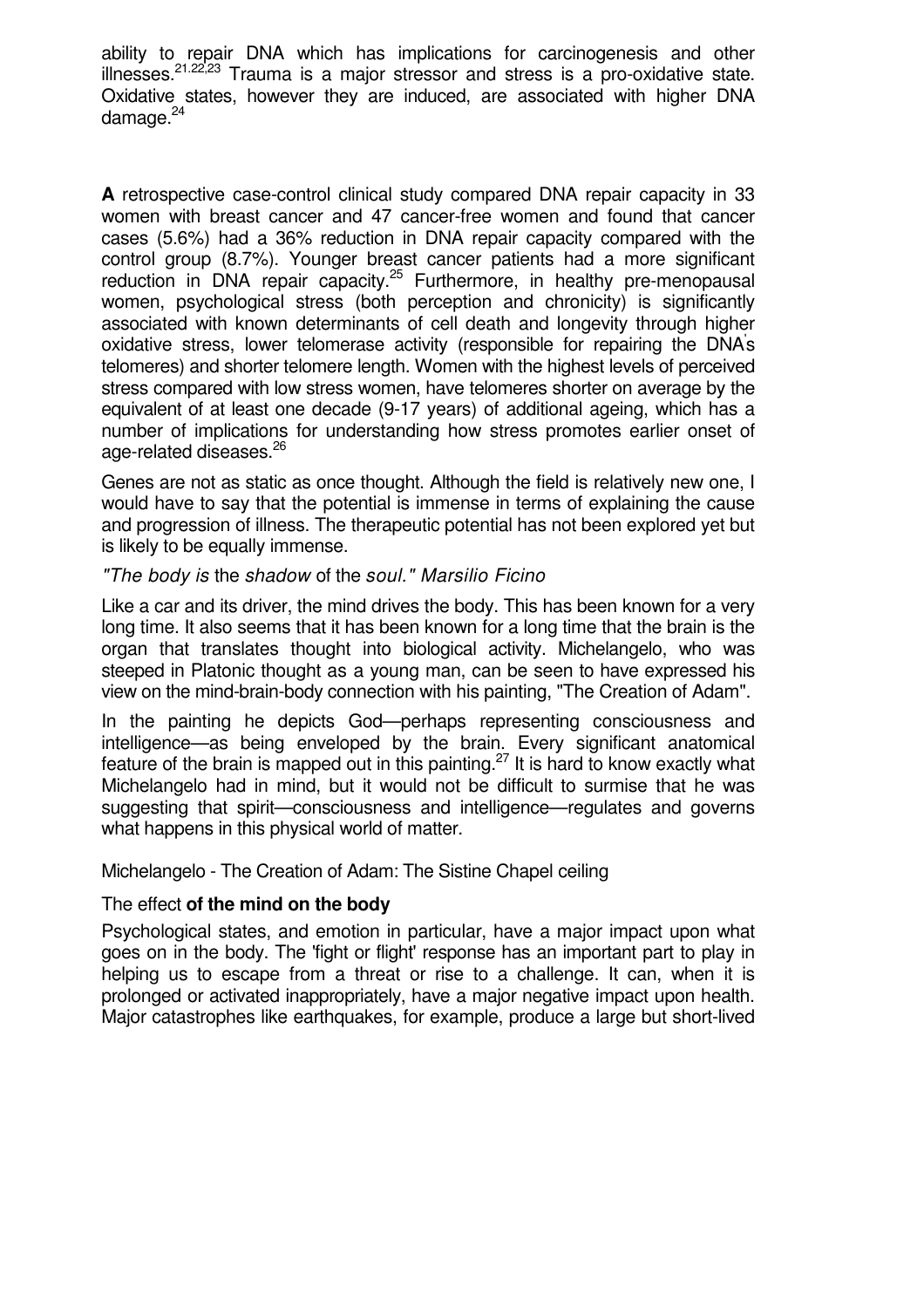spike on the incidence of fatal heart attacks on the days immediately following the event in those individuals who are already susceptible to having a heart attack.<sup>2a29</sup> In fact, it is thought that except for the largest earthquakes as many or more people die from heart attacks than from the direct effects of the earthquake itself. Perhaps not surprisingly, major football matches are a significant risk factor for heart attacks in males. "On days when the local professional football team lost at home, mortality attributable to acute myocardial infarction and stroke increased significantly in men (relative risk 1.28). No increase was observed in women."<sup>30</sup>"Risk of admission for acute myocardial infarction increased by 25% on 30 June 1998 (the day England lost to Argentina in a penalty shoot-out) and the following two days."<sup>31</sup>

Men and women respond to stress differently. Early stress research was performed on men and not women and so the main paradigm was the activation response of 'fight or flight'. This is predominantly mediated through the sympathetic nervous system. Arousal is accentuated by testosterone. Subsequent research on women has revealed that they experience a different response, now called the 'tend and befriend' response.

In women, 'the fight and flight' response is moderated or down-regulated through the release of various female hormones such as oxytocin. These are also secreted at times of bonding, nurturing, breast feeding and during intimacy. Thus women are more coded for 'nurture' in times of stress, which might go part way to explaining why women are more likely to communicate and share feelings, whereas men are more coded for activation. It might help explain why men are less likely to express feelings and can experience a tendency to 'over-activate' or become aggressive.

Prolonged stress leads to greater physiological 'wear-and-tear' on the body which is called "allostatic load".'' High allostatic load leads to or is associated with:

- Impaired immunity.
- Accelerated atherosclerosis (hardening of the arteries).
- Metabolic syndrome (hypertension, central obesity, hyperlipidemia and type-2 diabetes).
- Bone demineralization (osteoporosis).

It is also associated with atrophy or loss of nerve cells in the brain, particularly in the hippocampal formation, associated with learning and memory, and the prefrontal cortex, associated with working memory and higher executive functions like reasoning. The amygdale, which mediates the fear response, on the other hand grows with increased allostatic load. It is important to note that high allostatic load is not just seen in stress or anxiety but is also seen in chronic depression.

Chronic allostatic load is also associated with a condition called 'vital exhaustion' which is measured by a person's response to the statement, "At the end of the day I am completely exhausted mentally and physically." If a male agrees with the statement consistently over a long period of time and in the absence of anaemia, thyroid problems or some other physical cause, then they have a significantly higher chance of death from a cardiac event. A study on 3365 males followed for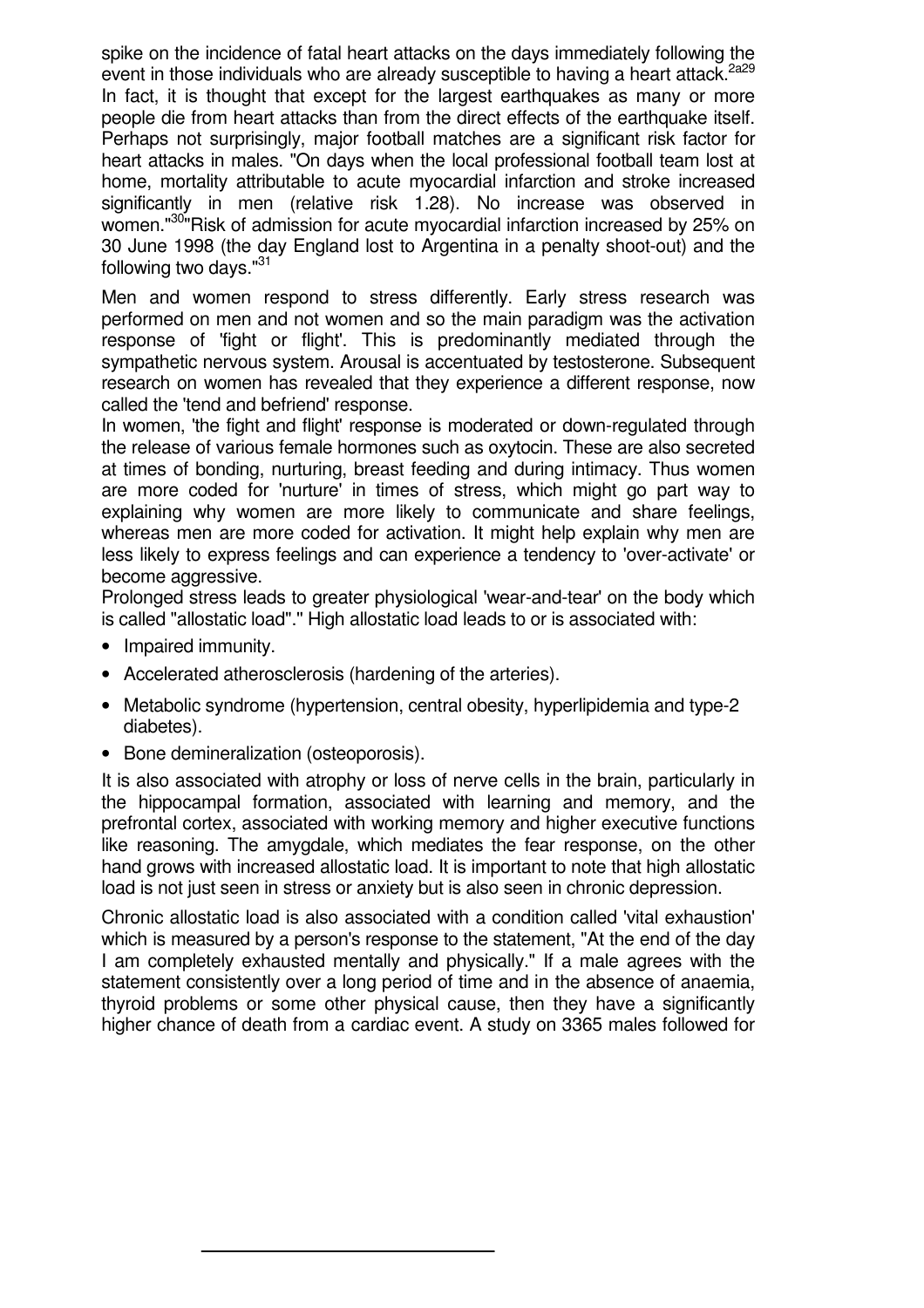9.5 years found that the risk of cardiac death was nearly 9 times higher over the next 10 months in men with vital exhaustion, and even  $3^{1/2}$  years

later the risk was still more than three times normal independent of other cardiac risk factors  $3<sup>4</sup>$  Even more important to note is that if a person at risk of heart attack helps themselves to improve their ability to cope with stress, they significantly reduce their risk of having recurrences or dying from heart disease. This is illustrated by a review of 23 studies which found an increased risk of 70% for death and 84% for recurrence for those with heart disease who received no psychosocial treatment.<sup>35</sup>

The production of inflammatory chemicals, like cytokines, is a part of the stress response. Pro-inflammatory cytokines produced by immune cells in response to danger signals also act on the central nervous  $3<sup>6</sup>$  Prolonged activation can precipitate the development of depression and trigger the 'sickness response' giving a biological explanation for somatisation—the physical expression of psychological states-and many of the symptoms associated with depression such as: lack of motivation, energy and appetite. This brain cytokine system can become sensitized early in life depending on how we learn to cope with challenges.

Interestingly, romantic love is associated with a range of other changes in neurotransmitter receptor changes, principally high dopamine and low serotonin activity. These changes are almost identical to the changes seen with Obsessive Compulsive Disorder3'.38 Whether this tells us more about romantic love or OCD is an interesting debate.

#### **Psychoneuroimmunology**

Psychoneuroimmunology is the study of how our psychological state influences our immune function. This effect is mediated through the nervous and endocrine systems. The central nervous system is constantly communicating with the immune cells, which are like the guardians of the body. Furthermore, the immune cells 'talk' back to the central nervous system, mainly the limbic system which is the part of the brain which regulates emotion. Our mental and emotional states have a significant impact upon both our body's defences against infection and cancer, and also on the conditions where the immune system is inappropriately 'overactive', sometimes called immune dysregulation, such as in inflammatory and autoimmune conditions and allergies. Hence, mental and emotional states can significantly impact upon a variety of health parameters. For example, stress, depression and/or social isolation can:

- Lower immune markers like white cell counts and levels of immunoglobulins.<sup>39</sup>
- Increase susceptibility to infections if exposed to viruses. $40$
- Increase severity and progression of infections. For example, people with HIV are 2-3 times as likely to progress to AIDS over 5 years if they have greater life stress and low social support.".42
- Increase relapse of chronic and latent infections like shingles, cold sores, or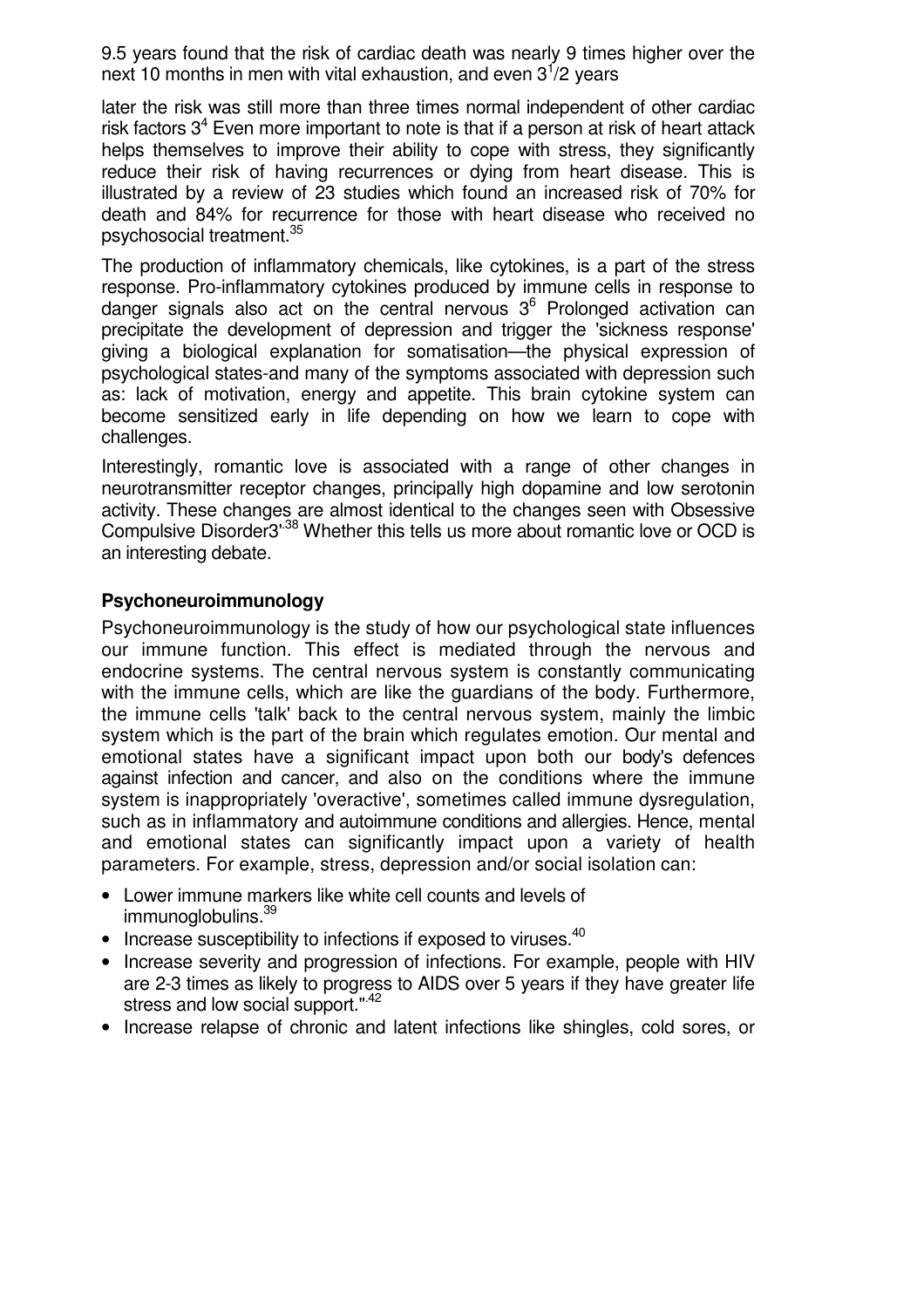glandular fever.

• Increase activity of inflammatory illnesses like asthma, dermatitis and rheumatoid arthritis.<sup>43</sup>

• Increase activity of autoimmune conditions where the body's defences have turned against the body as if it were 'foreign' tissue.<sup>44</sup> MS patients, for example, are twice as likely to have more frequent and severe relapses if they have higher levels of stress.<sup>45</sup>

- Produce a poor response to immunisation so that they are less effective.
- Increase the activity of allergic conditions.
- Impair immune response to some cancers for which the immune system is an important defence, such as malignant melanoma.

#### **Mindfulness and the brain sciences**

Attention regulation—our ability to know where our attention is and to direct it consciously—is a topic worthy of a lot more attention among researchers and clinicians. There are a lot of habits our children are being trained into which may be far from healthy in the long term. For example, children who watch higher levels of television by the age of 3 are significantly more likely to display attention problems (e.g. ADHD) at the age of  $7<sup>46</sup>$ 

How one spends one's leisure activities throughout life has a major effect also on the incidence of dementia. Over a 40 year retrospective study, it was found that a person who has less than average diversity in their leisure activities, spends less time on them and has more passive activities (principally watching TV) is nearly four times as likely to develop dementia.<sup>47</sup> Other studies have suggested similar findings.<sup>48</sup>

The potential predisposing factors for Alzheimer's Disease are being increasingly explored using brain imaging. There are various modes of brain activity. For example in young adults during tasks associated with paying attention, parts of the brain associated with attention and proprioception are activated. In 'default states' - when the mind is inattentive, idle, recalling the past or daydreaming - there is activation of brain regions which correspond with those regions which show amyloid deposition in Alzheimer's Disease adults. It seems that early stages of Alzheimer's Disease show prominent atrophy and metabolic abnormalities in the parts of the brain associated with default states.<sup>49</sup> Whether default states cause Alzheimer's Disease is uncertain. Do they place wear and tear on brain through too much default activity? Does inattention becomes wired into our brain circuitry? Is it the result of repeatedly going over stressful events from the past? The therapeutic potential is the really important thing. To what extent can we prevent or even reverse the early stages of Alzheimer's Disease through attention regulation such as in mindfulness-based therapies?

#### **Meditation**

Meditation can mean many different things depending upon which aspect is being emphasised: attention regulation, relaxation, presence, concentration, inner peace, acceptance, spirituality. Arguments about what meditation is and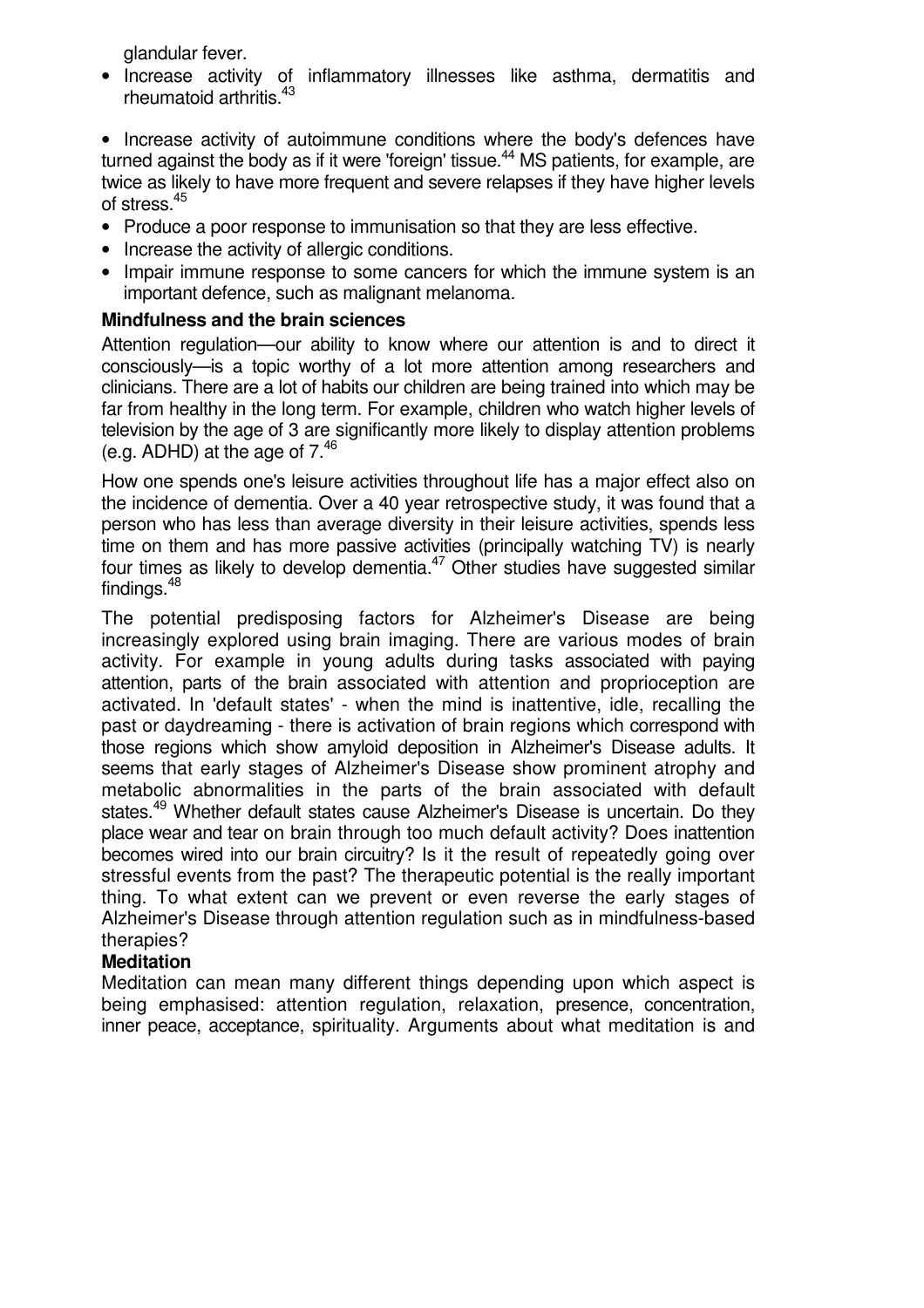what it is not sometimes resemble the story of the 'blind men and the elephant'. "Peace. It does not mean to be in a place where there is no noise, trouble or hard work. It means to be in the midst of those things and still be calm in your heart." Author unknown

"When she (the soul) returns into herself and reflects then she passes into the other world, the world of purity, and eternity and immortality and unchangeableness which are her kindred ... and this state of the soul is called wisdom." Plato

"The quickest way to learn speed-reading is to get an unexpected letter from the taxation office." The Cockle Bur

A lot of modern research attention is now being given to a form of meditation called mindfulness. Derived from it are a number of mindfulness-based therapies such as Mindfulness-Based Stress Reduction, Mindfulness-Based Cognitive Therapy and Acceptance-Commitment Therapy. Research on the efficacy of mindfulness is extending into a range of conditions including the management of stress and anxiety, depression, eating disorders such as bulimia, panic disorder and chronic pain management. It has also been found to be helpful for immune modulation by reducing inflammation and enhancing useful immune function. It helps to facilitate healthy behaviour and lifestyle change, improves sleep and coping and can improve performance.

The basic assumptions of mindfulness practice<sup>5</sup>° are that:

- 1. People generally operate on automatic pilot and are unaware of moment-to moment experience.
- 2. We are capable of developing sustained attention.
- 3. Development of this ability is gradual, progressive and requires practice.
- 4. Awareness makes life richer and more vivid and replaces unconscious reactiveness.
- 5. Gives rise to veridicality (truthfulness) of perceptions.
- 6. Awareness enhances perceptiveness, effective action and control.

Meditation generally, and mindfulness in particular, help to remedy these problems. Many will no doubt approach meditation for the centrally important spiritual and philosophical benefits which it confers, but in the health setting most patients are not necessarily interested in this dimension of meditation practice but are more interested in the healthy 'side-effects'. Research on various meditation practices has shown a range of physiological and psychological benefits (see Table 1).

An eleven-year follow-up study by an insurance company involving 600,000 nonmeditators compared to 2,000 meditators found significant reductions in various illnesses.<sup>51</sup> There was an overall  $63\%$  reduction in health-care costs with 11.4 times less hospital admission for CVD, 3.3 times less cancer and 6.7 times less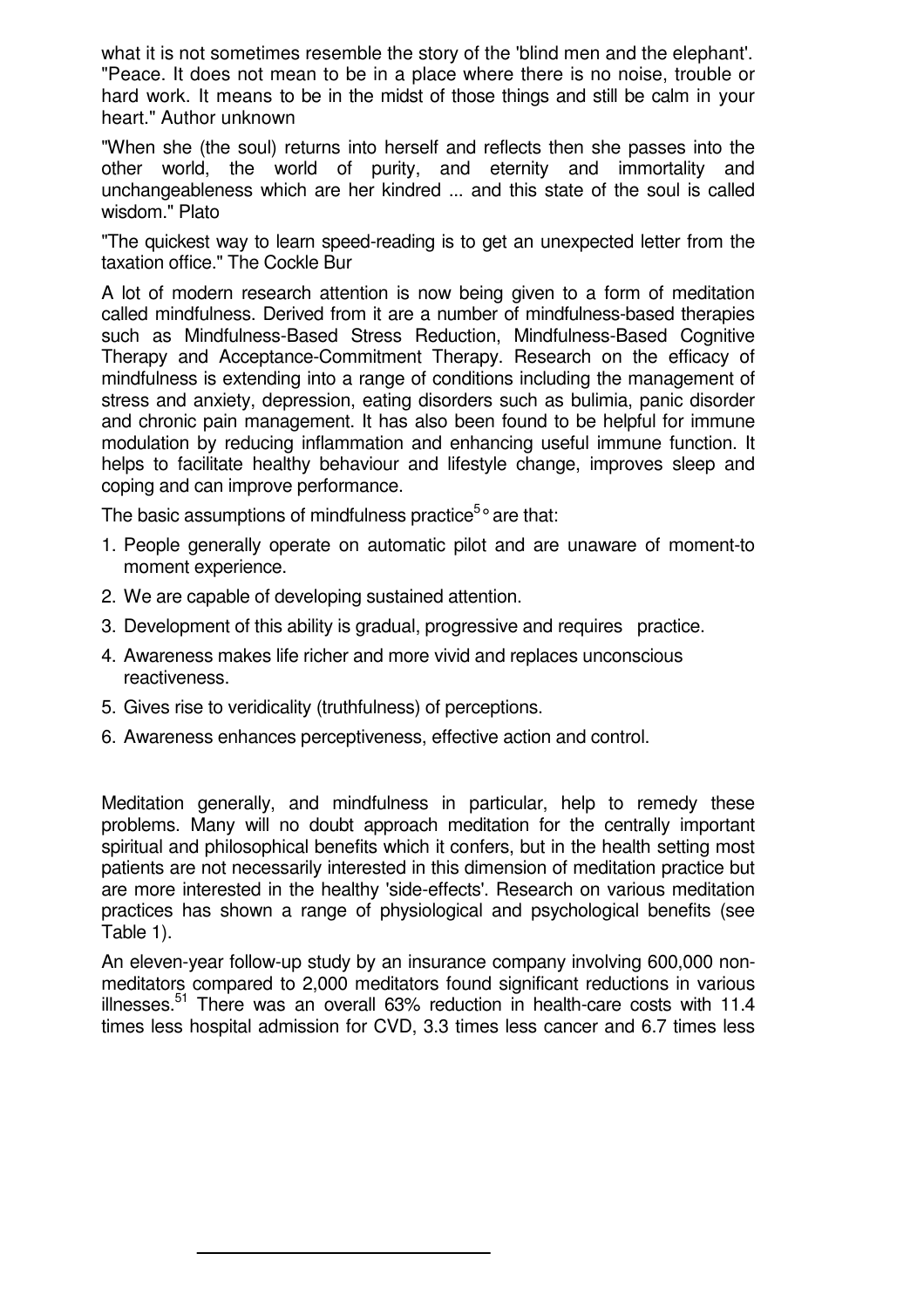mental disorders and substance abuse.<sup>52</sup>

This particular study did not control for lifestyle and personality factors and so selfselection, healthy lifestyle change and the direct physiological benefits associated with meditation would all have contributed to the findings.

The research on mindfulness which has had most impact has been the research on the prevention of relapse for severe depression. Mindfulness-Based Cognitive Therapy seems to reduce relapse by changing the relationships to negative thoughts rather than by changing belief in thought content as is the case with conventional cognitive therapy. One doesn't have to control thoughts, but equally one doesn't have to be controlled by them, nor does one need to discursively analyse them.<sup>53</sup>The results have so far shown that Mindfulness-Based Cognitive Therapy reduced the relapse rate over a 2-year period from 78% to 36% in 55 patients with 3 or more previous episodes.**<sup>54</sup>**

Even more interesting is the growing evidence that long-term meditation changes the anatomy of the brain and significantly slows its age-related degeneration by reducing the levels of chemicals associated with allostatic load. MRI was used to assess the cortical thickness in 20 long-term mindfulness meditators.

### **Physiological effects**

- decrease in oxygen consumption and metabolic rate.
- lowering of cortisol and catechol receptor sensitivity.
- reduction in blood pressure and heart rate.
- reduction in serum **cholesterol.**
- increase in skin resistance, decrease in blood lactate.
- EEG changes (increase in alpha and theta waves and EEG coherence).
- a reduction in epileptic seizure frequency.
- changes in neurotransmitters including high serotonin and dopamine.
- selective increase in cerebral blood flow.
- **reduction in cortisol levels.**
- **reduced TSH and T3 levels.**
- **improved immune function and reduction of** inflammation.
- reduced calcium **loss (lowered cortisol).**
- adjunct to therapy (CVD, cancer, **chronic** pain, asthma, diabetes ...)

Psychological effects

- **Inproved response time and reflexes.**
- improvement in perceptiveness of hearing and other senses.
- **decreased anxiety.**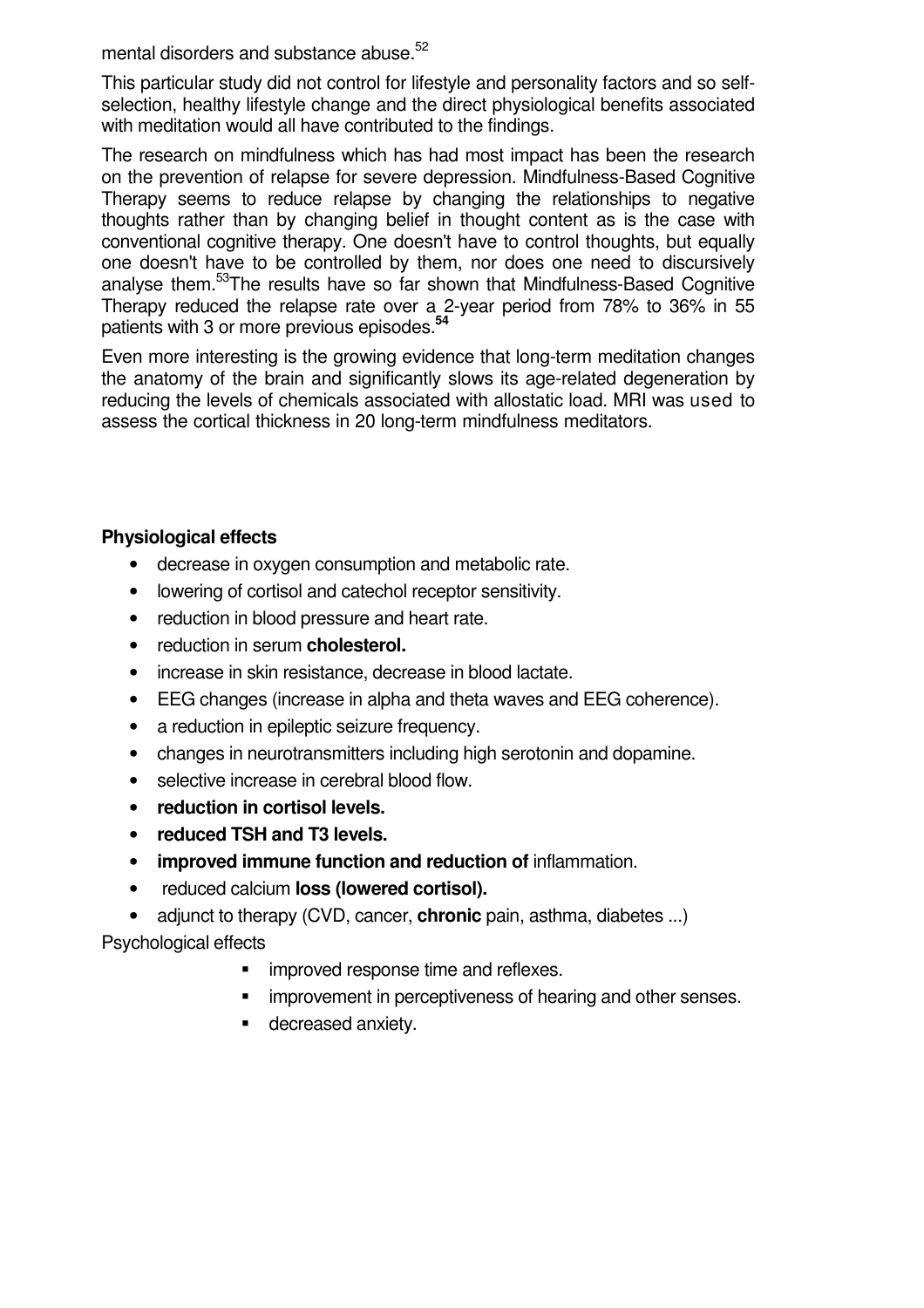- more optimism, decreased depression.
- greater self-awareness, self-actualisation and autonomy.
- **improved** coping capabilities.
- adjunct **to psychotherapy.**
- reduced **addiction, reliance upon drugs or alcohol.**
- improved **sleep; more restful, less insomnia, and in** time less sleep needed.
- reduced aggression **and** criminal **tendency.**
- improved I.Q. and **learning capabilities (various** agegroups).
- greater efficiency and **output and reduced** stress at work.
- better time management **and improved** concentration and memory. \*ability to change undesired personality traits.

The brain regions associated with attention, interoception and sensory processing were thicker in meditators than matched controls, including the prefrontal cortex through which reasoning seems to work. The effect was most marked in older participants indicating that meditation might offset age-related cortical thinning: "evidence for experience-dependent cortical plasticity associated with meditation practice."<sup>55</sup>

There is gathering evidence that the long-term application of mindfulness-based practices is associated with neural plasticity and possibly even neurogenesis—the ability for the brain to make new neurons. A term which is now being coined is called "the mindful brain".<sup>56</sup> These findings have implications for the training of health professionals and mindfulness is now a part of the core curriculum in the training of medical students at Monash University and the Monash program has been piloted at Harvard University.<sup>57</sup>

Meditation has much to teach us about ourselves and much to teach us about happiness. A few salient points are worth mentioning in closing.

Pleasure and happiness are not the same thing.

- Happiness is natural and restores itself given the right conditions.
- For better or for worse, we all tend to meditate on something or other.
- Consciousness powers, or gives life to, thoughts and feelings.
- We almost constantly think our way out of happiness.
- Meditation gently refocuses the attention.
- It is important to learn to be accepting of, and not reactive to, the thoughts and feelings of which we wish to be free.